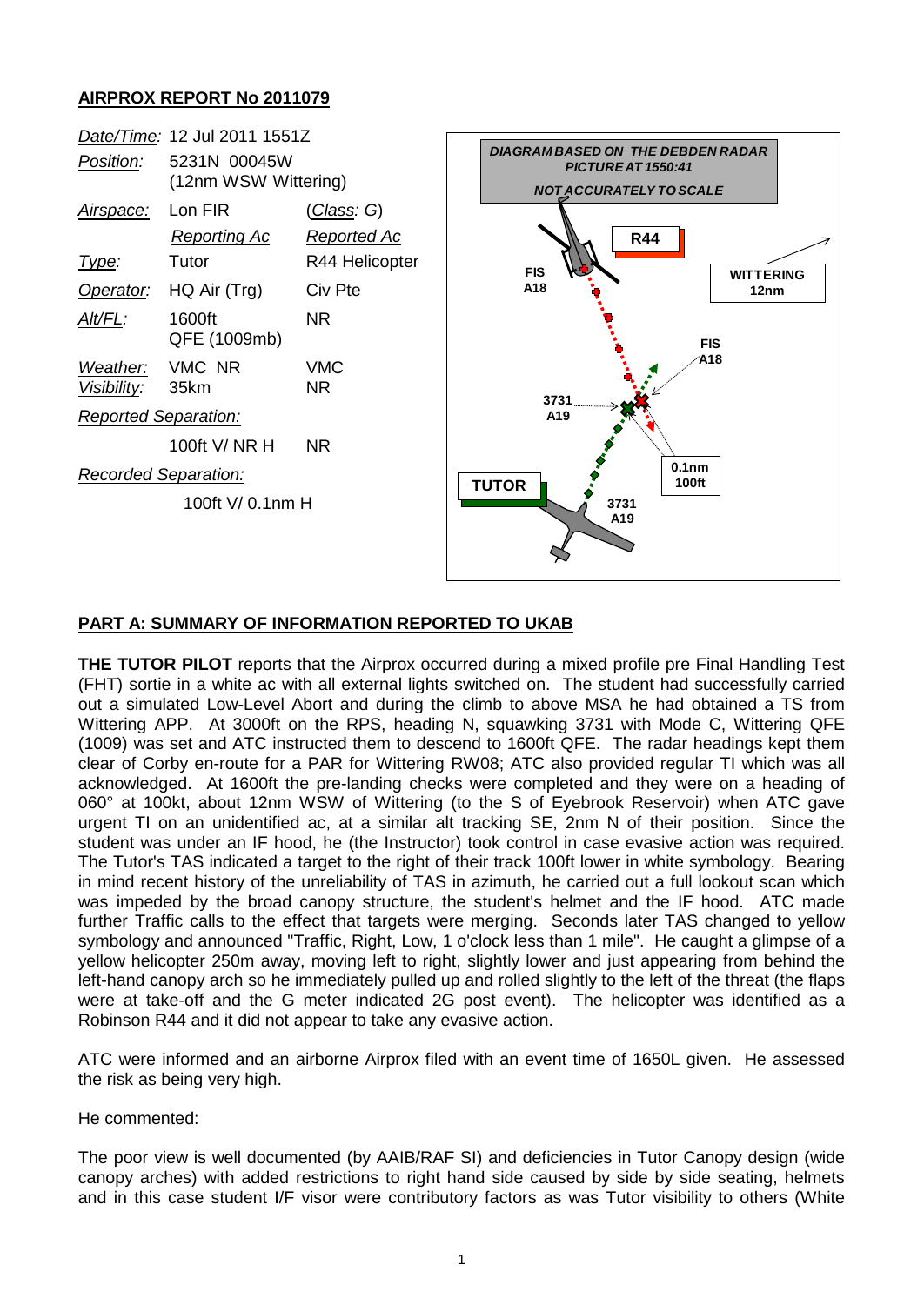aircraft against Light Grey/white background); a Cranfield University report into Grob ac paint schemes detailed visibility issues. The R44 was working in the London FIR and took no avoiding action as it appears that the pilot did not see the Tutor throughout the incident.

The Tutor TAS, although indicating threats, gives false lateral positions on the display and aural alerts gave the wrong direction despite the ac being straight and level.

The workload was reasonably low, the student had completed Pre-Landing Checks and no other ac were on frequency.

Despite degraded radar performance, TI updates were given by ATC and were accurate; however, had the Tutor been kept higher (2500 to 3000ft) until closer to the MATZ, the Airprox may have been avoided.

**THE R44 HELICOPTER PILOT** reports that he was flying a yellow helicopter with Nav and anticollision lights switched on, on a private VFR/VMC flight from Sherburn to Elstree, in receipt of a BS from London Info and squawking 1177 with Mode C, but TCAS was not fitted. He was not aware of an incident but London Info did ask him during the flight whether he could see a Tutor ac in their vicinity and he remembered telling them that he could see only one fixed wing in about 2/3nm away in front of him in their 12-1 o'clock turning but not conflicting.

UKAB Note (1): The Wittering METAR was:

METAR EGXT 121550Z 04016KT 9999 FEW025 BKN060 17/11 Q1018 BLU NOSIG

**BM SAFETY MANAGEMENT** reports that this AIRPROX occurred between a Tutor on a mixed profile pre-FHT sortie, operating VFR in VMC in receipt of a TS from Wittering APP, and a R44 operating VFR in receipt of a BS from London Information.

The Tutor was operated by a QFI and a student, with the student as HP and under an IF hood. The pilot free-called APP at 1542:35 simulating a low-level abort and requesting a PD to Wittering. The Tutor was identified and, as requested, placed under a TS. At 1544:53, the ac was descended to 1600ft on the Wittering QFE of 1009Mb and, at 1546:04, turned right onto 020°.

The radar replay commences at 1546:48, at which point 12.5nm lateral separation existed between the Tutor and the R44, with both ac on a constant relative bearing, and indicating 1900ft and 1800ft respectively. Based upon the assumed closing speed, about 13.5nm lateral separation would have existed at the point that the turn onto 020° was issued.

At 1548:41 APP passed TI to the Tutor on the R44 stating, "*traffic north, five miles tracking southeast, indicating similar level*" (the radar replay shows 6.4nm)*,* which was acknowledged by the pilot.

The TI was updated at 1549:45 as, "*previously reported traffic left eleven o'clock, two miles crossing left right, indicating similar altitude*" (the radar replay shows 3.1nm) and again at 1550:33 as, "*previously reported traffic twelve o'clock, half a mile, left right, indicating similar level*". The Tutor pilot reported visual with the R44 at 1550:44, immediately after the final TI.

The pilot's report of being visual with the R44 is broadly coincident with the CPA, with the radar replay showing the R44 to be slightly right of the Tutor's twelve o'clock, with 0.1nm lateral and 100ft vertical separation.

Following a landline conversation between Wittering ATC and London Info, the R44 pilot was asked whether he had seen a Tutor aircraft in the vicinity. Given the incident sequence, the R44 pilot's reply that they "could see one fixed wing in front…at about twelve to one o'clock, turning but not conflicting at about two or three miles" suggests that they did not see the Tutor involved.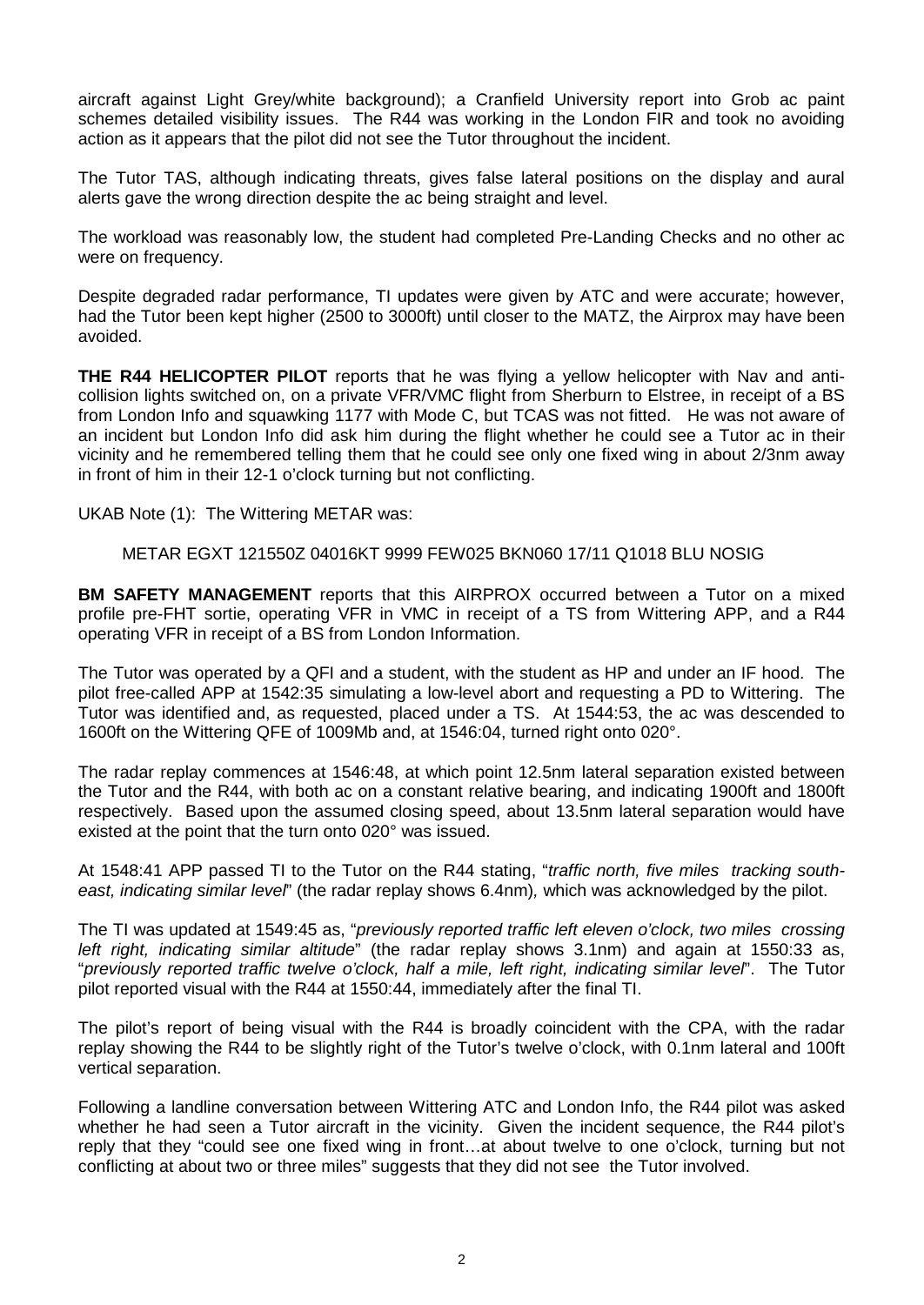Throughout the incident sequence, although the TAS was later found to be serviceable, the system appeared to display the conflicting R44 as right of the Tutor's track.

From an ATM perspective, Wittering APP provided a good level of TI that should have enabled the Tutor crew to acquire the R44 visually early enough to discharge their responsibilities for collision avoidance.

Following this Airprox, the Wittering ATC personnel involved felt that they were in some way responsible for the confliction incident in that they might have vectored the Tutor into confliction; however, based upon the dynamic situation and the lateral separation existing between the Tutor and the R44 at the time that APP issued the heading of 020°, BM SM is content that APP was not responsible.

Notwithstanding that, in accordance with the RoA the Tutor had right of way over the R44, it appears that although the aircrew were passed timely, accurate and relevant TI, they did not acquire the conflicting ac until late and did not take timely avoidance, to resolve the confliction; that said, some confusion may have arisen from the apparently contradictory TAS indications.

APP provided a timely and appropriate level of TI yet the Tutor was unable to visually acquire the R44 until late due to a number of cockpit environment related issues. Further, the pilot did not manoeuvre their ac based upon the TI in order to attempt to simplify their visual acquisition task or increase separation.

**ATSI** reports that the R44 established communication with London Info (FIS) at 1526. The flight was routeing VFR from Sherburn to Elstree and the pilot requested a BS. The Swanwick AC MATS Part 2 states that:

'Pilots in receipt of a continuous Basic ATSOCAS from FIS are requested to select FIS SSR code 1177. When it is established that a pilot will receive a continuous Basic ATSOCAS from FIS, the FISO shall inform pilots: *"(Aircraft Callsign), squawk 1177 with Mode C, Basic Service".* 

This phraseology was used on this occasion.

While it was on the FIS frequency an Airprox was filed by a Tutor pilot. As the FISO was not in contact with the other ac, he would have been unable to issue any TI about the flight. In any case, under a BS the avoidance of other traffic is solely the pilot's responsibility.

At 1556, the FISO asked the R44 pilot if he had seen a Tutor about 12nm ago in the Cottesmore/Wittering area. He responded that he had seen a single fixed wing ac going around in circles but he was not sure of the type; he added that it was about 1500/2000ft.

No further comments were made on the frequency about the incident.

UKAB Note (2). The recording of the Debden radar shows the incident clearly as depicted on the diagram above.

**HQ AIR (TRG)** comments that the Tutor pilot could have turned before becoming visual to deconflict from the called traffic. However, there is potential for confusion in this regard because the crew were flying on vectors from ATC but under a TS they need to take their own avoiding action, or upgrade to a DS, if they need to discharge their collision avoidance responsibility. The chain of events in this case is entirely consistent, with converging TI followed by a TAS alert. This should not have come as a surprise, nor should it have been a surprise that the TAS indication was inaccurate in azimuth. Indeed, the pilot would have been visually scanning the area where the TI was being called and the final lookout scan would sensibly have been biased in that direction. Despite being in the right under the Rules of the Air, avoiding action was required by the Tutor because the R44 pilot clearly did not see it so he could not have given way. The effectiveness of the TAS is commented on correctly by the Tutor pilot and is a published limitation with the installation on the Tutor; this is emphasised in